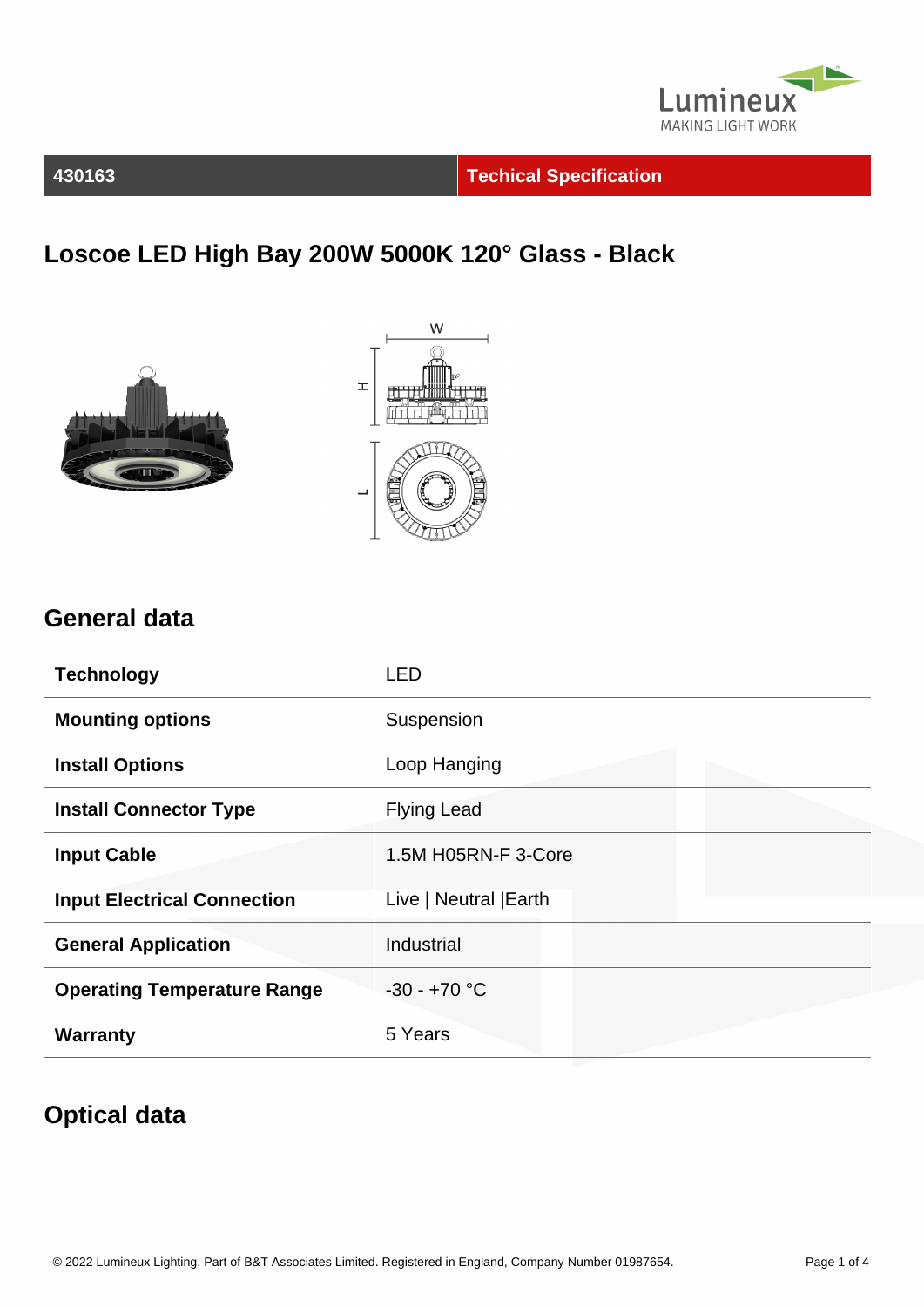| <b>LED Manufacturer / Type</b>                         | <b>Nichia</b>   |
|--------------------------------------------------------|-----------------|
| <b>LED Type</b>                                        | <b>SMD 3030</b> |
| <b>Fixture Luminous Flux +/-10%</b>                    | 33190 lm        |
| <b>Luminaire Efficacy @4000K</b>                       | 166 lm/W        |
| <b>Colour Temperature</b>                              | 5000 K          |
| <b>CRI</b>                                             | 80 Ra           |
| <b>Colour Selectable</b>                               | <b>NO</b>       |
| <b>Beam Angle</b>                                      | 120°            |
| <b>Photobiological Risk Group</b>                      | RG1             |
| <b>Photometry Available Tested @</b><br>$25^{\circ}$ C | <b>Yes</b>      |

#### **Electrical data**

| Wattage $+/-10%$                  | 200 W             |
|-----------------------------------|-------------------|
| <b>Total power consumption</b>    | 200 W             |
| <b>Mains voltage</b>              | 220 - 240 V       |
| Lamp power factor                 | 0.92              |
| <b>Electrical protection</b>      | Class I           |
| <b>Driver Output</b>              | 90-283 V          |
| <b>Driver Output Current</b>      | $1.01 \text{ mA}$ |
| <b>Control Gear Type CC or CV</b> | CC                |
| <b>Dimmable</b>                   | <b>No</b>         |
| <b>Driver Brand</b>               | <b>Phillips</b>   |
| <b>Nominal Frequency</b>          | 50/60 Hz          |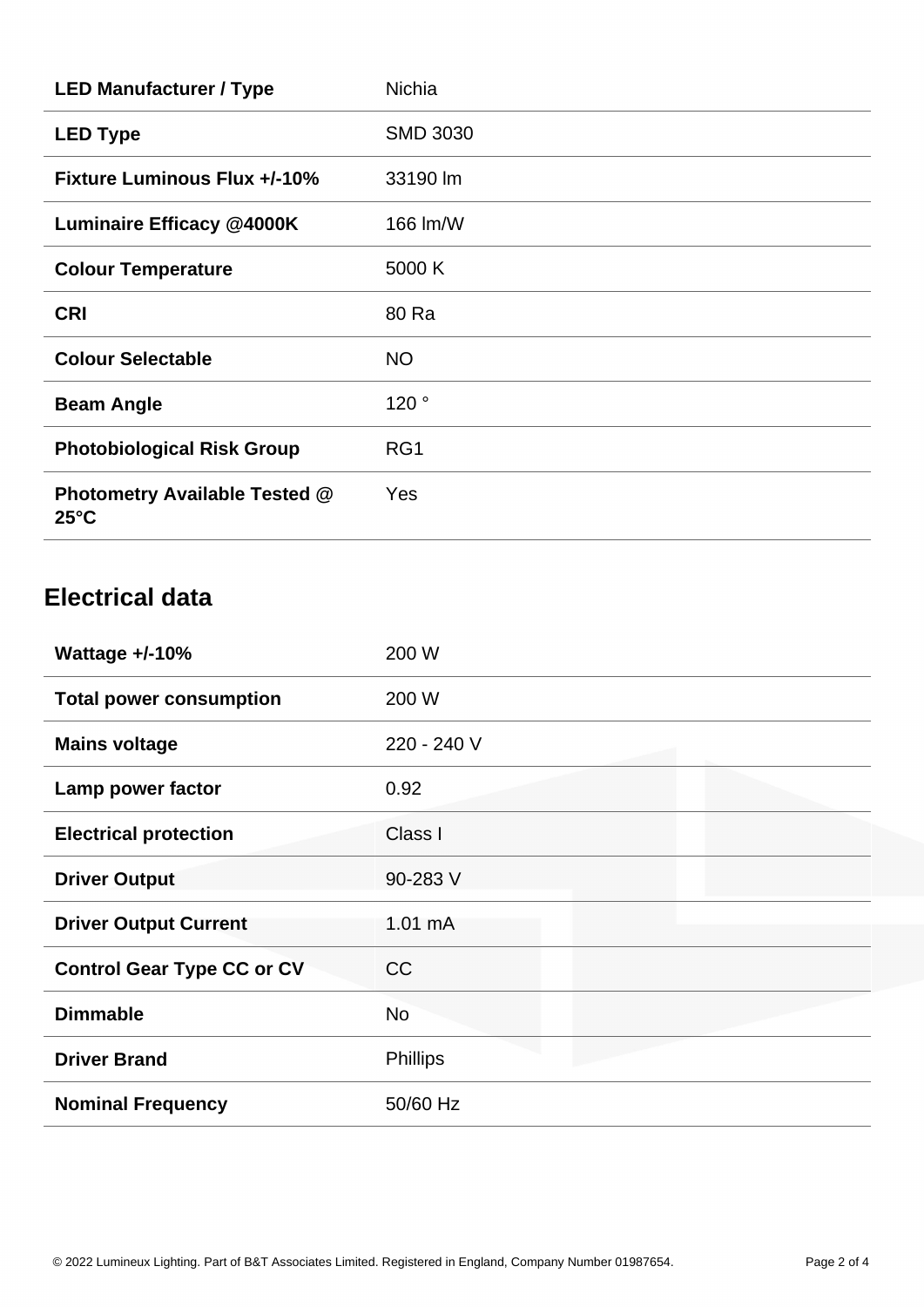| <b>Surge Protection</b>          | 4 kV |
|----------------------------------|------|
| Max. Luminaire per 10A C Breaker | 7    |
| Max. Luminaire per 13A C Breaker | 9    |
| Max. Luminaire per 16A C Breaker | 14   |
| Max. Luminaire per 20A C Breaker | 18   |
| Max. Luminaire per 10A B Breaker | 5    |
| Max. Luminaire per 13A B Breaker | 7    |
| Max. Luminaire per 16A B Breaker | 10   |
| Max. Luminaire per 20A B Breaker | 14   |

## **Lifetime data**

| Lifespan L70 B50 $@25^\circ \text{C}$ | 244000 Hrs |
|---------------------------------------|------------|
| Lifespan L80 B20 $@25^\circ \text{C}$ | 152000 Hrs |
| Lifespan L90 B10 $@25^\circ C$        | 70000 Hrs  |

# **Physical Data**

| <b>Housing Colour</b>         | <b>Black RAL9005</b> |
|-------------------------------|----------------------|
| <b>Body Material</b>          | Diecast Aluminium    |
| <b>Driver Housing</b>         | Aluminium            |
| <b>IP Rating</b>              | 65 IP                |
| <b>IK Rating</b>              | 7 IK                 |
| <b>Diffuser Material</b>      | <b>Glass</b>         |
| <b>Diffuser Finish</b>        | Clear                |
| <b>Nominal Product Length</b> | 400 mm               |